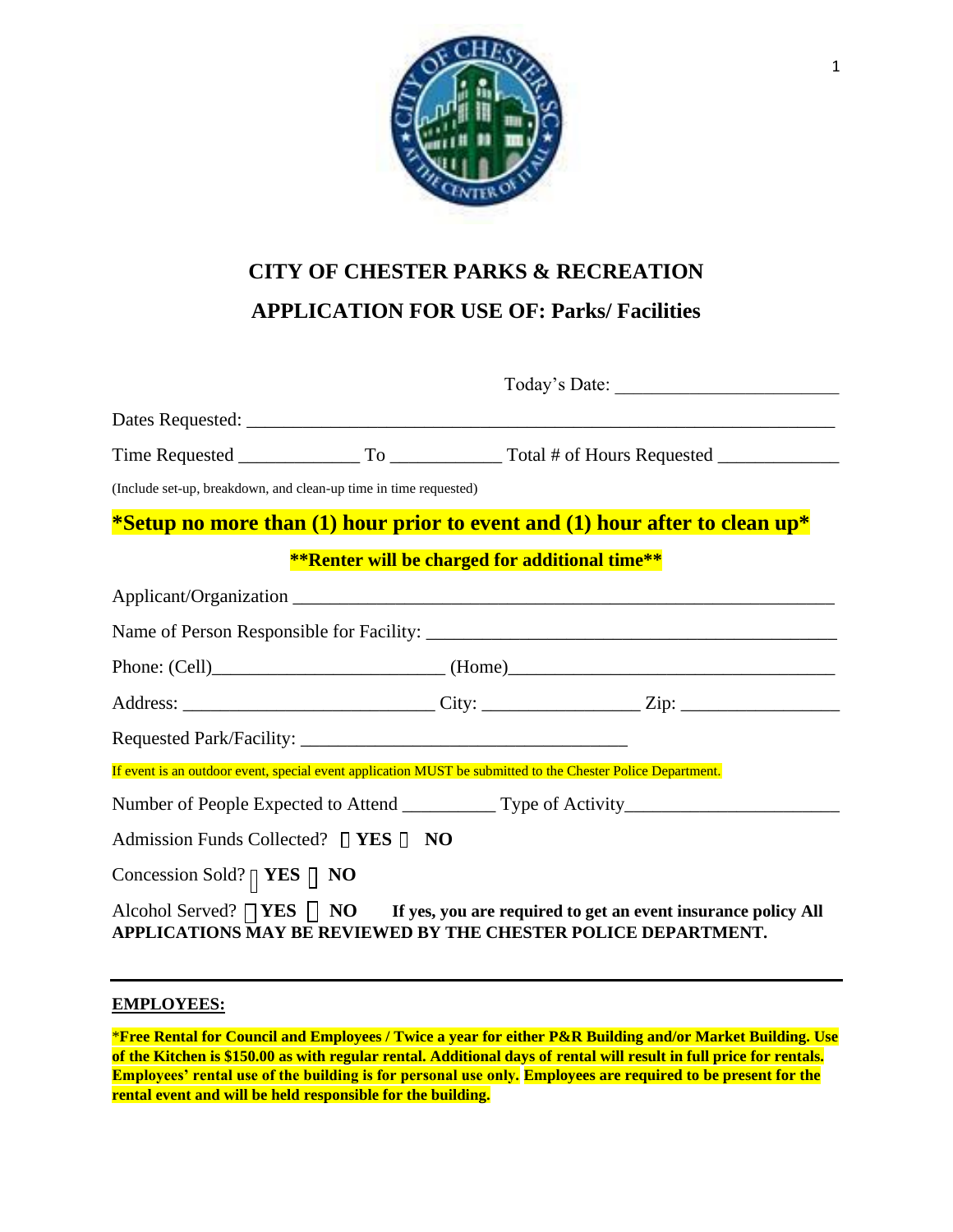# **HOURS OF AVALIBILITY**

## **PARKS: Sunday through Saturday from Dawn to Dusk**

## **FACILITIES: 8:00am to 12:00 midnight**

All events must be completely cleaned up and clear from the park by the closing time. The City Administrator may extend these times on case-by-case basis.

## **APPLICATION PROCEDURES:**

- $\ddot{\phantom{1}}$  The Park Facilities may be scheduled for an individual event or regular meetings.
- $\ddot{\text{I}}$  The Park Facilities can be scheduled for up to three (3) months in advance.
- $\overline{\phantom{a}}$  Priority scheduling is given to Chester residents in reserving park facilities.
- $\ddot{\phantom{a}}$  Telephone inquires are welcome but an application and deposit are required to guarantee facility rental.
- $\ddot{\phantom{a}}$  The person completing the application must be at least 21 years of age and must be present during the event.
- $\downarrow$  The person signing the rental agreement will be considered the responsible party in case of damage, theft, or disturbance during the event.

#### **Payment Procedures:**

- **1.** A Damage/Cleaning Deposit must be paid at the time of submitting an application for a reservation to secure the facility for the requested date. Deposit will also apply to all building facilities, furnishings, and equipment. To ensure the return of the Deposit, please make sure you have a member of the Parks and Recreation staff check out the facility prior to event. If there is no damage or excessive cleaning required, the Deposit will be returned to you within seven (7) to twelve (12) business days.
- **2.** The Rental Fee **MUST** be paid in full ten (10) business days prior to the event. Failure to do so will constitute a cancellation.
- **3.** Payments may be made with cash, personal check or money order.
- **4.** The office of the City Administrator may grant payment extension or rental agreement on a caseby-case basis. All authorizations must be in writing and signed by the City Administrator.

#### **INSURANCE REQUIREMENTS**

- $\frac{1}{\sqrt{2}}$  Rental Groups may be required to provide a copy of their Liability Insurance to the City of Chester within 30 days of the activity, and upon written request of the City, a duplicate of the policy as evidence of insurance protection provided.
- $\pm$  The required insurance policy is to be endorsed to (1) name the City, its officers, employees, agents and volunteers as additional insured and (2) shall not be suspended, voided, canceled, or reduced in coverages or limits except after 30 days prior written notice to the city.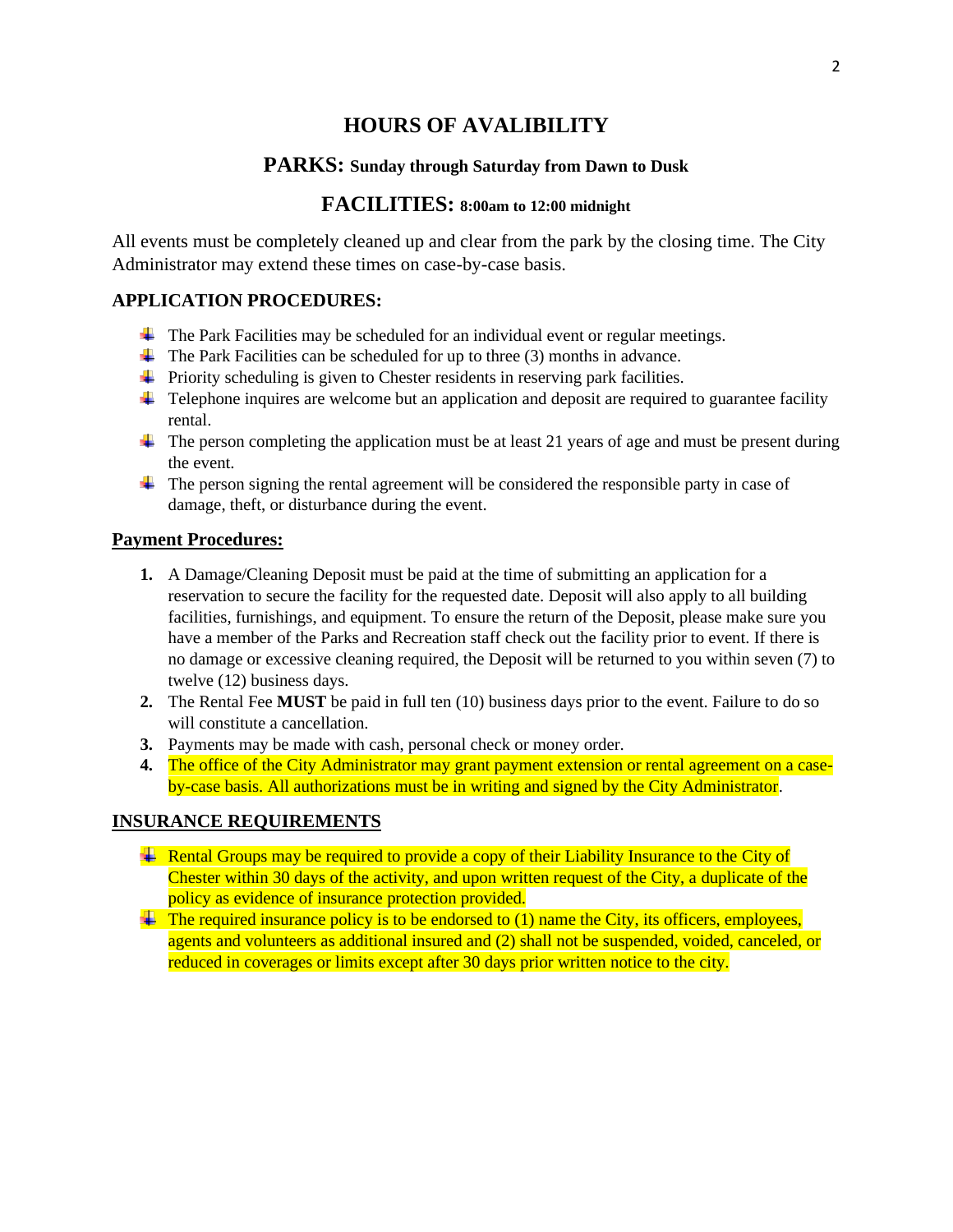## **PARKS POLICIES & RULES**

#### **RENTAL POLICIES**

- **1.** Rental hours are consecutive and must include time for delivery and supplies, set-up, and take down, and clean up.
- **2.** Set-up begins at the specified time on the Facility Reservation Permit given at the time of making the reservation. Early delivery of supplies and set-ups are not permitted.
- **3.** All items brought into the facility by the lessee are to be removed by the end of the rental period. The rental group is to remove food, materials, equipment, and furnishings, decorations and garbage left after use of the facilities.
- **4.** All garbage should be placed in the trash can in closed trash bags.
- **5.** City owned equipment made available and used by the rental group must be left clean (i.e. garbage/litter in garbage cans)
- **6.** Cleaning supplies including brooms and trash bags are available. Please request the needed items at the time of reservation.
- **7.** Please remember that you have the shelter available to you for **ONLY THE TIME REQUESTED.** There may be other parties using the shelter immediately after you. Therefore, please make sure that you have allotted time set-up and tear down for your function.

#### **GENERAL RULES**

- 1. Decorations may be attached to walls, windows or ceilings with masking tape or other non-marring material. Do not use tacks, duct tape, staples glue or any other marring method.
- 2. Use of illegal drugs, smoking, and/or gambling is not permitted in/or on any of the Park and Recreation Facilities, Community Room or City Hall Building Offices.
- 3. Only those facilities specified on the Facility Reservation Permit will be available for use by the rental group.
- 4. Rental facilities are available 8:00 am to 12:00 midnight. Parks are available until Midnight or dusk, Sunday-Saturday. Event must conclude at a reasonable time to accommodate clean up.
- 5. All minors on the premises must have adequate adult supervision.
- 6. The City of Chester Parks & Recreation Department does not assume responsibility for personal property left unattended in City facilities.
- 7. The City of Chester cannot be responsible for accident, injury, or loss of property due to event activities.
- 8. The misuse of any City facility of the failure to comply with these regulations will be sufficient reason for denial of future reservations.
- 9. Event participants must park in the designated parking areas only. Parking spaces in the City Park are open to the public and cannot be reserved unless approved by the Parks and Recreation Director.
- 10. The City of Chester Parks & Recreation scheduled event will take precedence over non-city events.
- 11. Flammable materials are not permitted to be utilized without the written consent of the office of the Parks and Recreation Director, City Administrator and Fire Marshall.

#### **USE OF ALCOHOL AT YOUR EVENT**

**ANY EVENT THAT WILL INCLUDE ALCOHOL MUST HAVE AN EVENT INSURANCE POLICY.**

**Signature of Responsible Party the contract of Security Algebra 2013**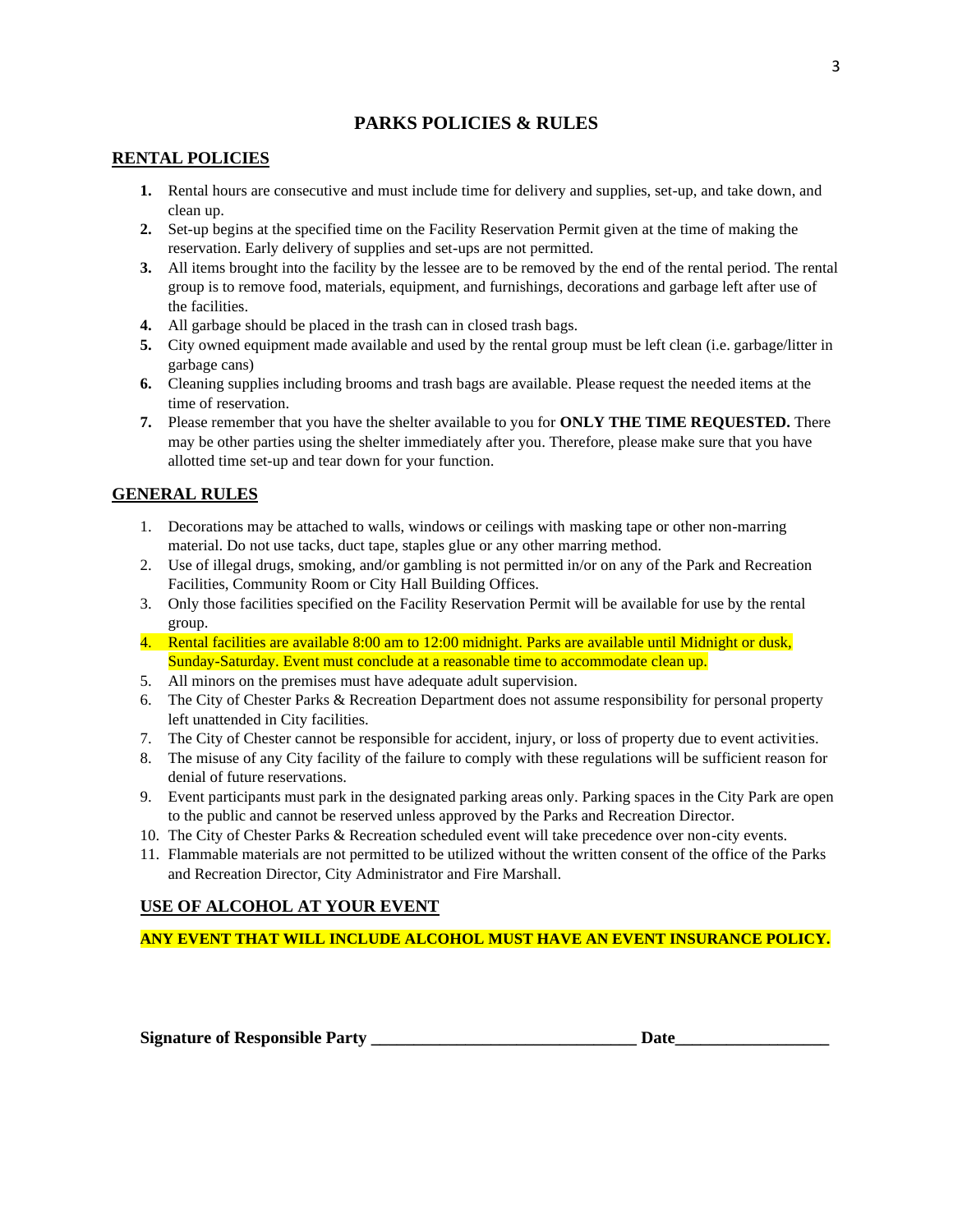# **City of Chester Parks Facilities Fee Schedule**

# **Parks Shelters are available Monday-Sunday \$15/3hrs**

City Hall Foyer Area \$100.00 for 3 hours Saturday/Sunday 10am7pm \*100 max

| \$25.00 each additional hr.<br>lights<br>Monday-Friday 6pm-12am<br>*Special event form<br><b>Facilities/Availability</b><br>Saturday-Sunday 8am-12am<br>$required*$<br>City pool \$300.00/2hrs<br>For Ball Fields/Tennis Courts<br>includes lifeguard fees 3rd hr<br>$$115.00$ 6pm-9pm.<br><b>Recreation Director.</b> |  | Margaret Foote Parks and<br>Recreation Building \$225.00<br>for 5hrs | Joe Collins Fair Grounds<br>\$400.00/standard fee w/lights<br>\$300.00 standard fee w/out<br>contact Recreations Parks and |
|------------------------------------------------------------------------------------------------------------------------------------------------------------------------------------------------------------------------------------------------------------------------------------------------------------------------|--|----------------------------------------------------------------------|----------------------------------------------------------------------------------------------------------------------------|
|------------------------------------------------------------------------------------------------------------------------------------------------------------------------------------------------------------------------------------------------------------------------------------------------------------------------|--|----------------------------------------------------------------------|----------------------------------------------------------------------------------------------------------------------------|

# **ADDITIONAL FEES CHARGES**

- Damage Deposit \$75.00 P&R Building.
- Damage Deposit Foyer City Hall \$100.00 and police must be present. City Hall Foyer area will be used for Weddings, Formal Receptions, commencements, and Civic Programs. The City of Chester reserves the right to make changes and adjustments as needed to all times and fees as laws or circumstances change and the City reserves the right to deny any application.

Fee Amount \$

**Deposit Fee \$** 

# **AGREEMENTS:**

The group or individual sponsoring the event and using the facility hereby agrees to hold the City of Chester and its officers, agents, servants, and employees harmless from any and all liability and all claims for damages of any nature or kind, including all cost and legal expenses that may result from or by reason of any act or omission on the part of said group or individual, or its agents while on City of Chester property, or that may result from or be claimed by reason of, the operations of said group or individual, except for the sole negligence of the City of Chester. The group or individual, as the case may be, agrees to fully reimburse the City of Chester for any damage arising from the use of said facility, plus costs and/or attorney's fees, if any are incurred in collection of same. It is your responsibility to inform all members of your group of the Park and Facility Rules and Regulations. Failure to abide by Park and Facility Rules and Regulations could result in immediate loss of privileges of forfeiture privileges for future use.

\_\_\_\_\_\_\_\_\_\_\_\_\_\_\_\_\_\_\_\_\_\_\_\_ \_\_\_\_\_\_\_\_\_\_\_\_\_\_\_\_\_\_\_\_\_\_\_\_\_\_\_ \_\_\_\_\_\_\_\_\_\_\_\_\_\_\_\_\_\_\_\_\_\_\_\_\_\_

Signature of Applicant Signature of City Administrator Signature of Recreation Director

Signature of Police \_\_\_\_\_\_\_\_\_\_\_\_\_\_\_\_\_\_\_\_\_\_